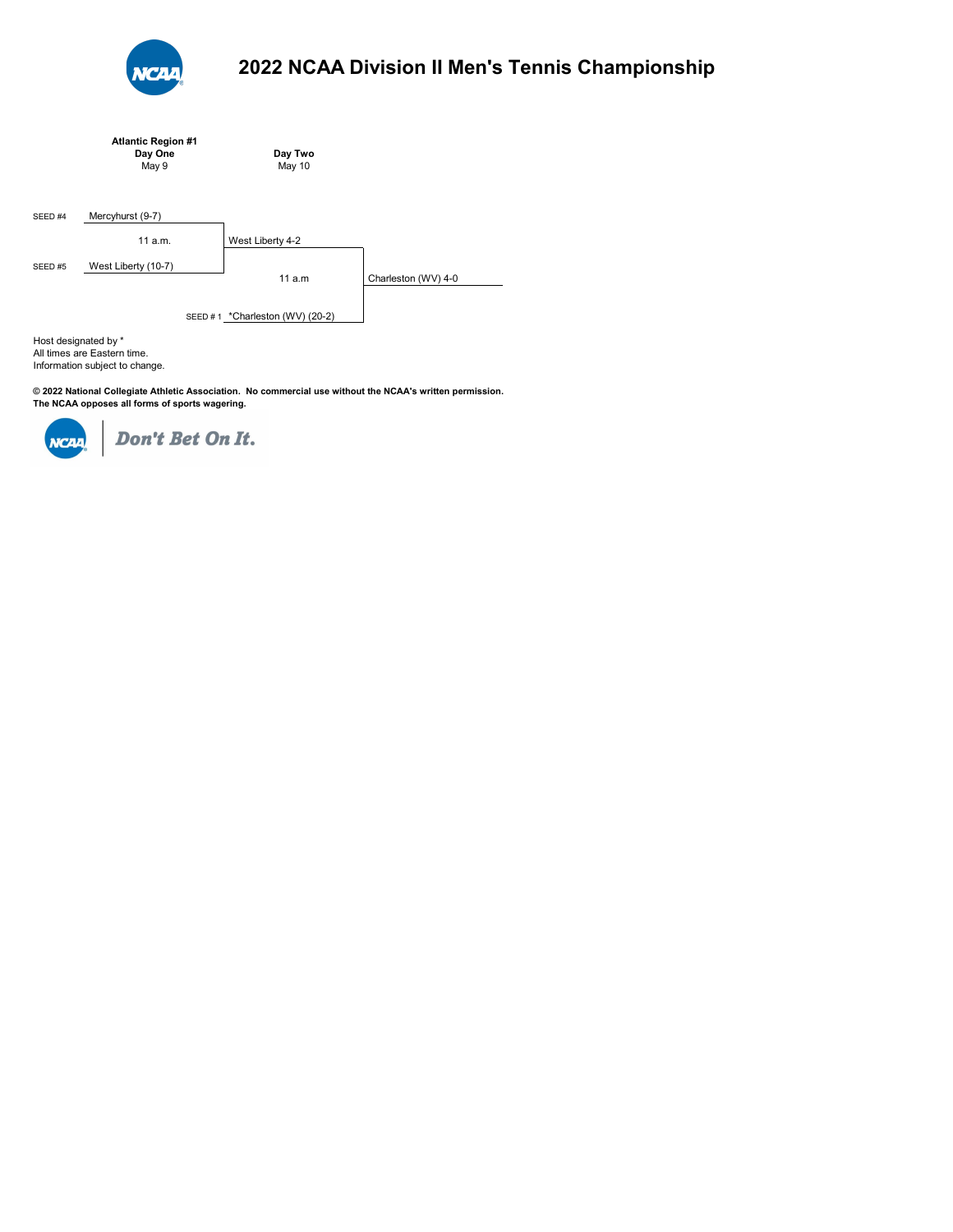

|        | <b>Atlantic Region #2</b><br>Day One<br>May 9 | Day Two<br>May 10        |              |
|--------|-----------------------------------------------|--------------------------|--------------|
| SEED#3 | Bluefield St. (8-3)                           |                          |              |
|        | 12 p.m.                                       | Bluefield St. 4-0        |              |
| SEED#6 | Fairmont St. (7-7)                            | 12 p.m.                  | Edinboro 4-2 |
|        |                                               | SEED #2 *Edinboro (10-5) |              |

All times are Eastern time. Information subject to change. Host designated by \*

**© 2022 National Collegiate Athletic Association. No commercial use without the NCAA's written permission. The NCAA opposes all forms of sports wagering.** 

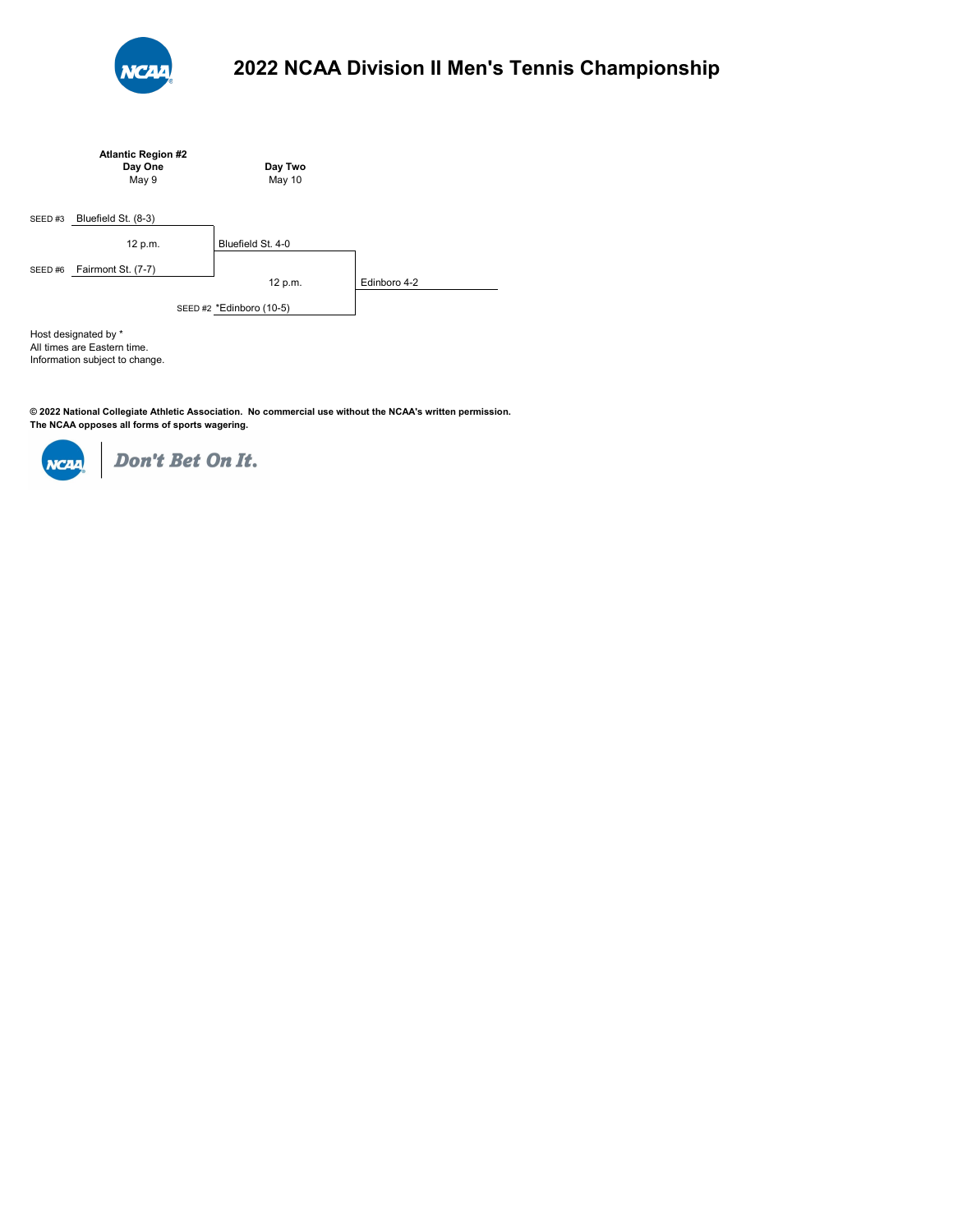

**Central Region #1 Day One** May 9

SEED #1 \*Ouachita Baptist (14-3)

3 p.m. Ouachita Baptist 4-3

SEED #4 Washburn (15-5)

All times are Eastern time. Information subject to change. Host designated by \*

© 2022 National Collegiate Athletic Association. No commercial use without the NCAA's written permission.<br>The NCAA opposes all forms of sports wagering.

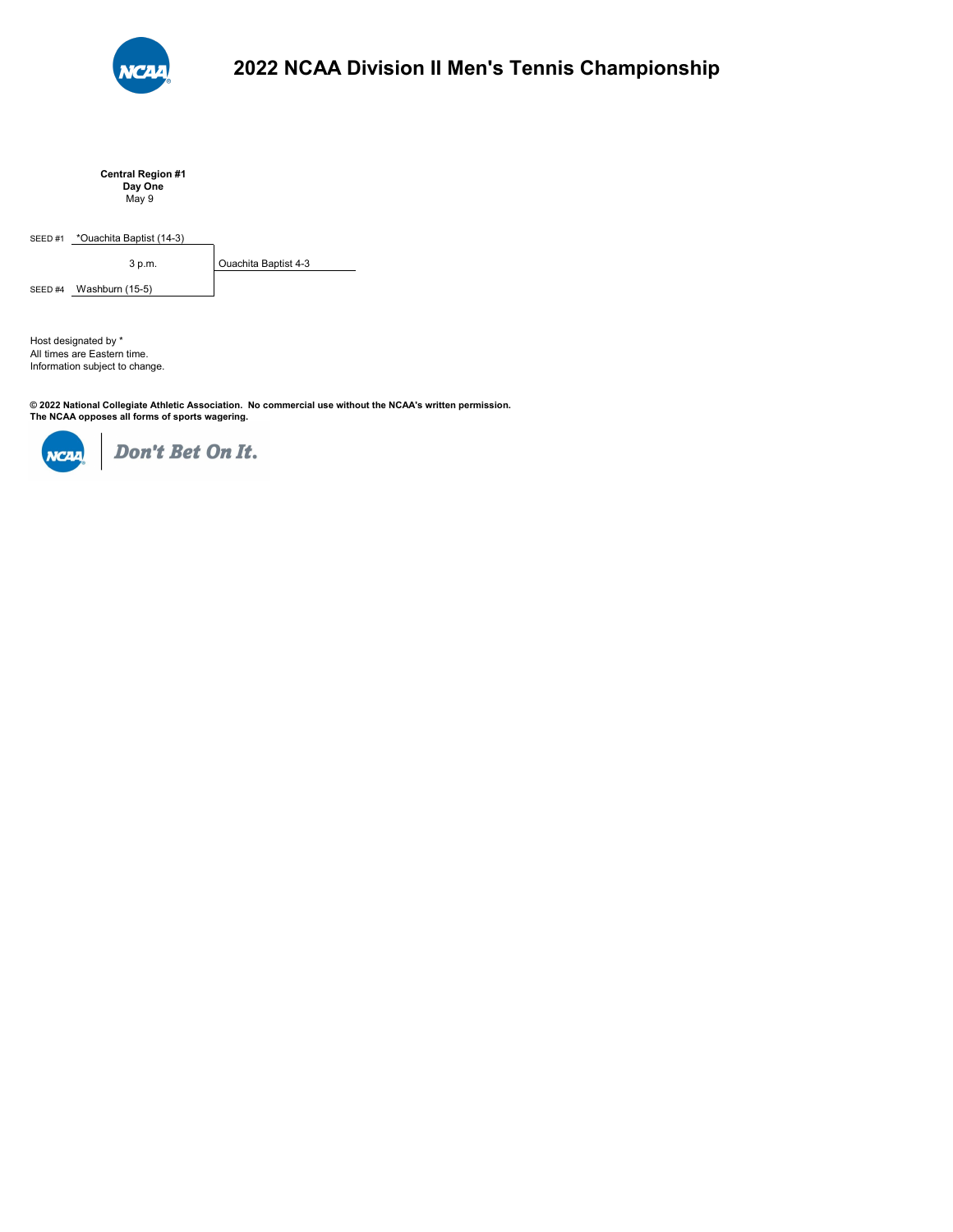

**Central Region #2 Day One**

May 9

SEED #2 \*Southern Ark. (15-3)

3 p.m. Southern Ark. 4-0

SEED #3 Northwest Mo. St. (12-3)

All times are Eastern time. Information subject to change. Host designated by \*

© 2022 National Collegiate Athletic Association. No commercial use without the NCAA's written permission.<br>The NCAA opposes all forms of sports wagering.

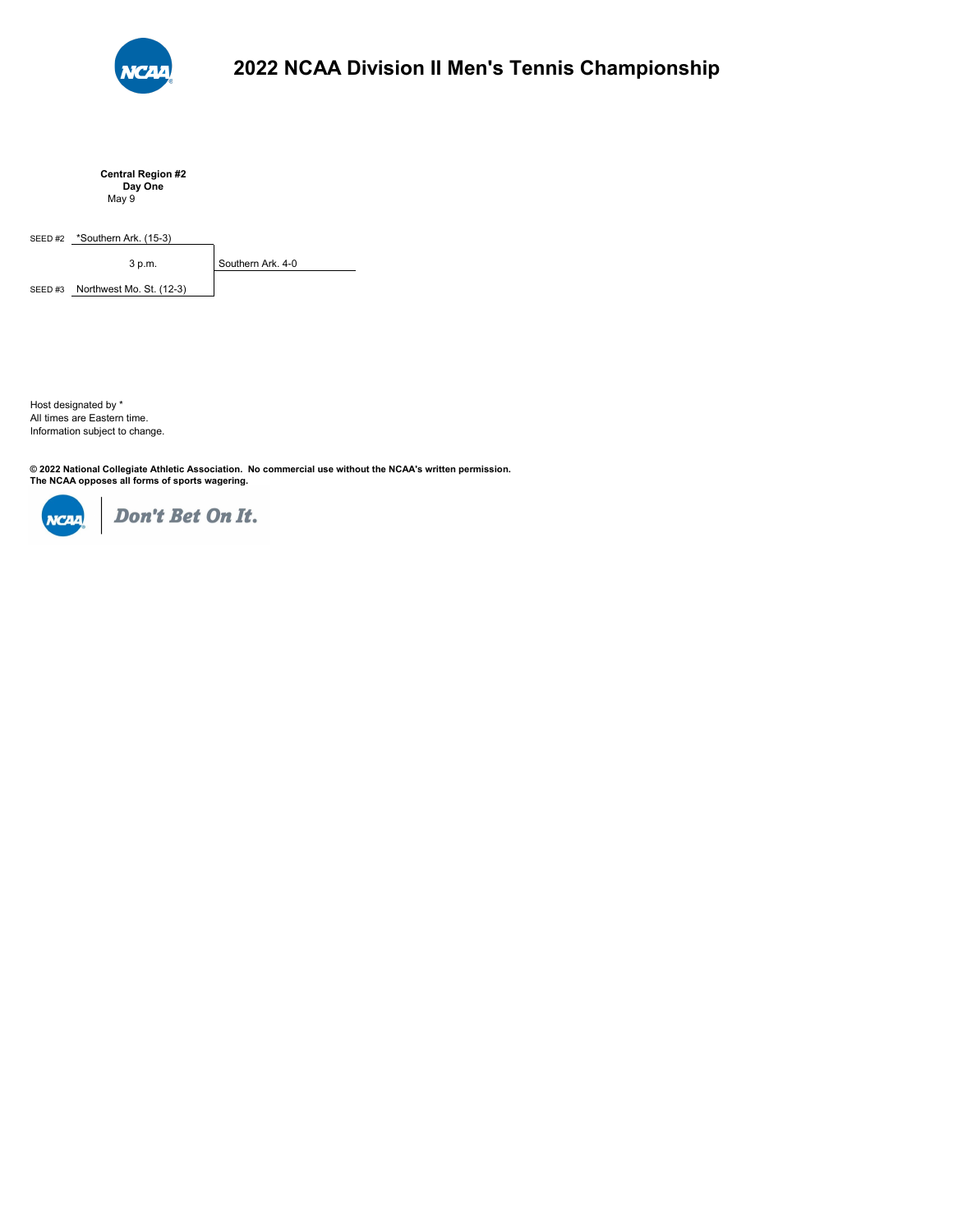

|                          | East Region #1<br>Day One<br>May 9 | Day Two<br>May 10      |              |
|--------------------------|------------------------------------|------------------------|--------------|
| SEED <sub>#4</sub>       | Jefferson (14-3)                   |                        |              |
|                          | 1 p.m.                             | St. Thomas Aquinas 4-0 |              |
| SEED#5                   | St. Thomas Aquinas (16-5)          | 1 p.m.                 | Le Moyne 4-1 |
| SEED #1 *Le Moyne (16-0) |                                    |                        |              |
|                          | Host designated by *               |                        |              |

All times are Eastern time. Information subject to change.

**© 2022 National Collegiate Athletic Association. No commercial use without the NCAA's written permission. The NCAA opposes all forms of sports wagering.** 

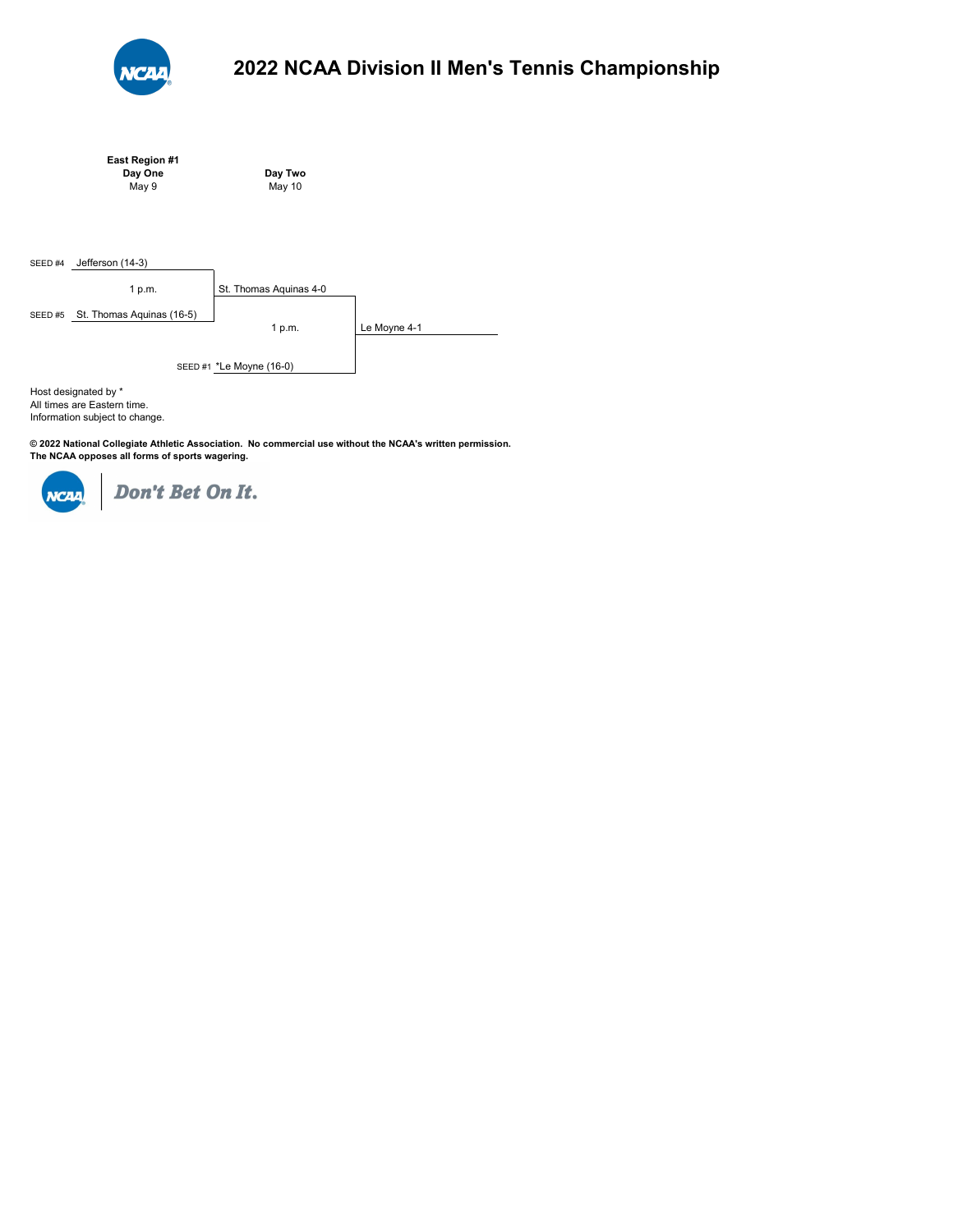

**East Region #2 Day One Day Two**  $M$ ay 10 SEED #3 Queens (NY) (13-3)



All times are Eastern time. Information subject to change. Host designated by \*

© 2022 National Collegiate Athletic Association. No commercial use without the NCAA's written permission.<br>The NCAA opposes all forms of sports wagering.

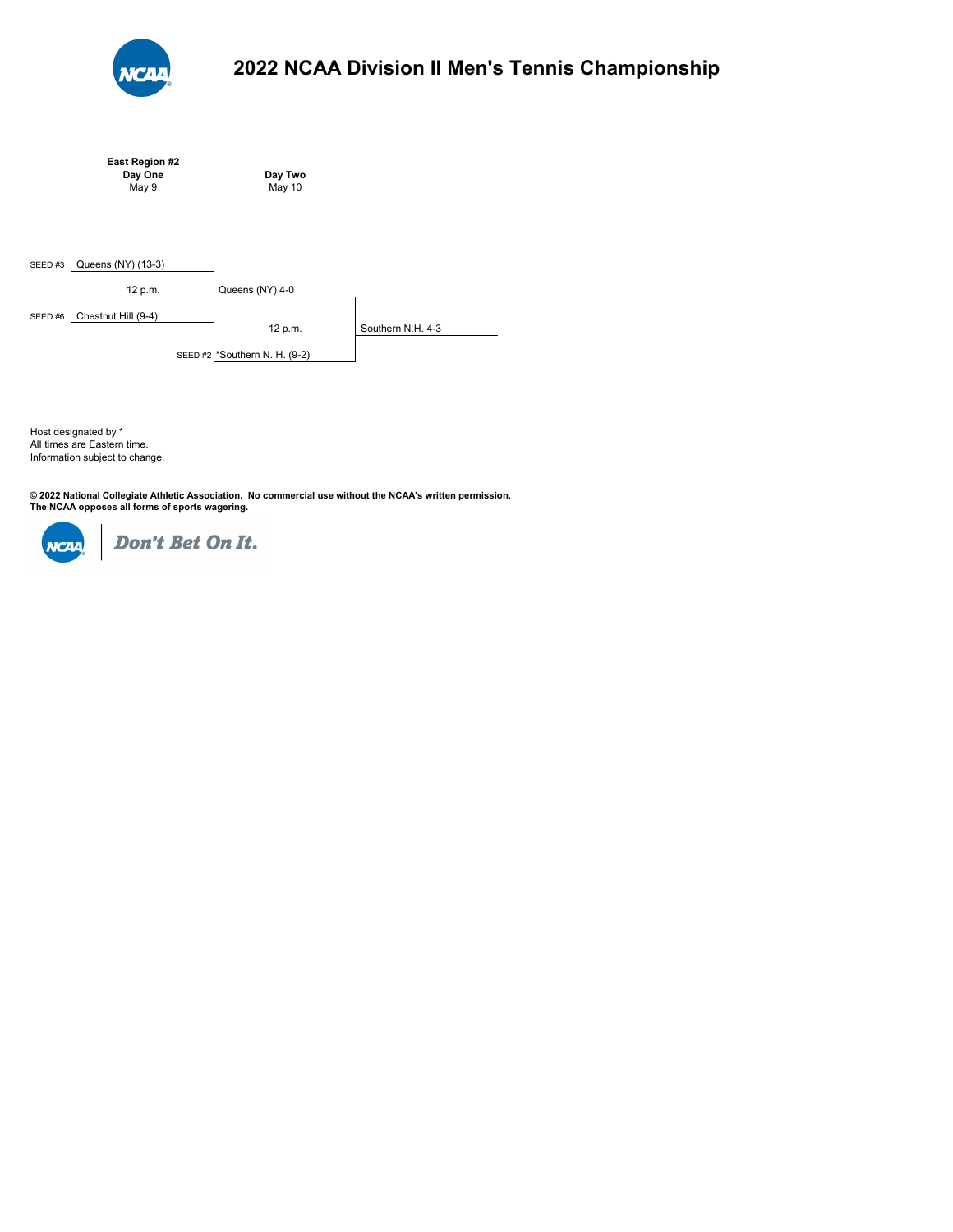

|                    | <b>Midwest Region #1</b><br>Day One<br>May 9          | Day 2<br>May 10      |                    |
|--------------------|-------------------------------------------------------|----------------------|--------------------|
| SEED#1             | *Wayne St. (MI) (18-3)<br>11 a.m.                     | Wayne St. (MI) 4-0   |                    |
| SEED#8             | Lewis (11-6)                                          | 11a.m                | Wayne St. (MI) 4-0 |
| SEED #4<br>SEED #5 | Grand Valley St. (13-4)<br>3 p.m<br>Ferris St. (12-4) | Grand Valley St. 4-1 |                    |
|                    | Host designated by *<br>All times are Eastern time.   |                      |                    |

**© 2022 National Collegiate Athletic Association. No commercial use without the NCAA's written permission. The NCAA opposes all forms of sports wagering.** 



Information subject to change.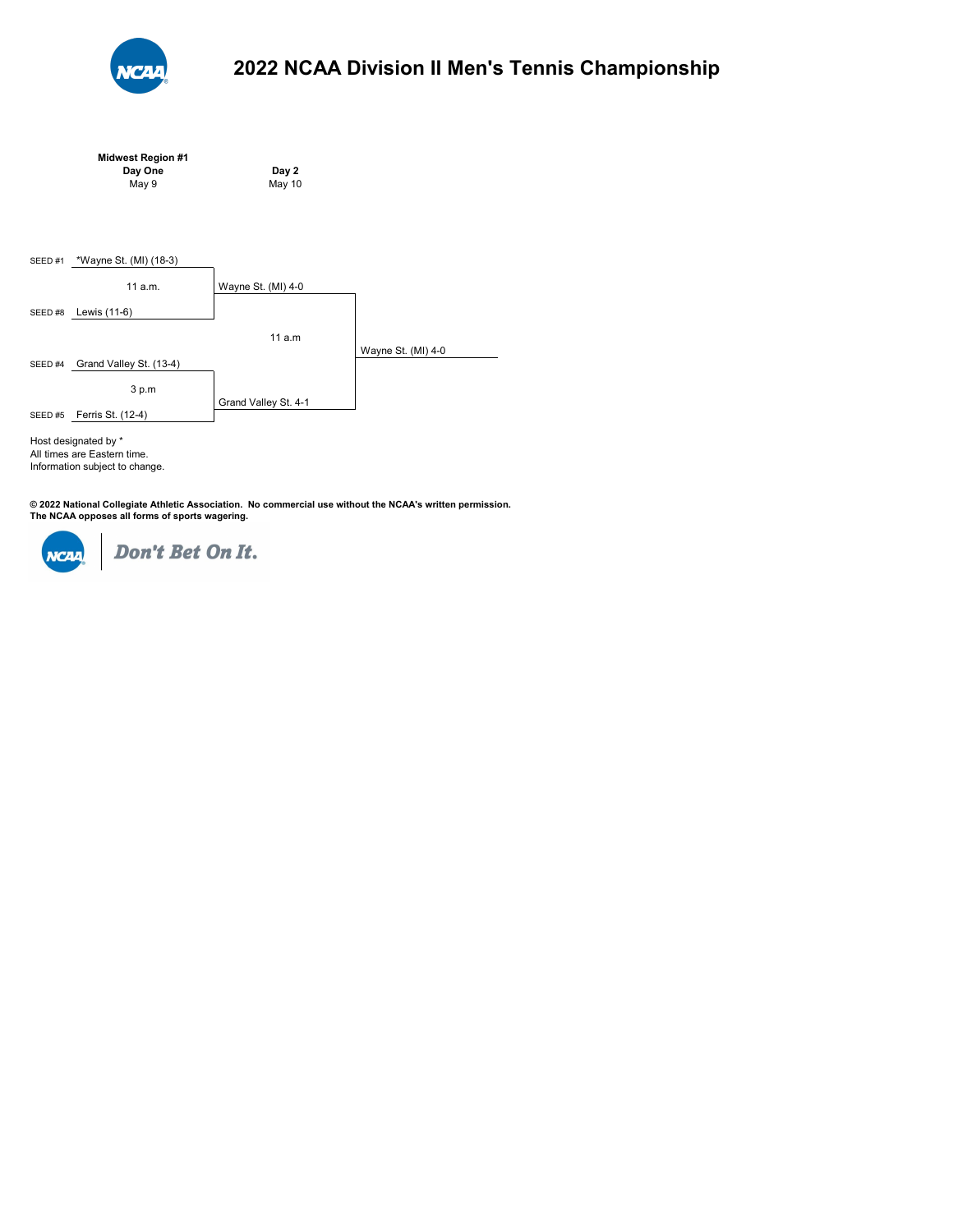

**Midwest Region #2 Day One Day Two**

 $M$ ay 10



All times are Eastern time. Information subject to change. Host designated by \*

**© 2022 National Collegiate Athletic Association. No commercial use without the NCAA's written permission. The NCAA opposes all forms of sports wagering.** 

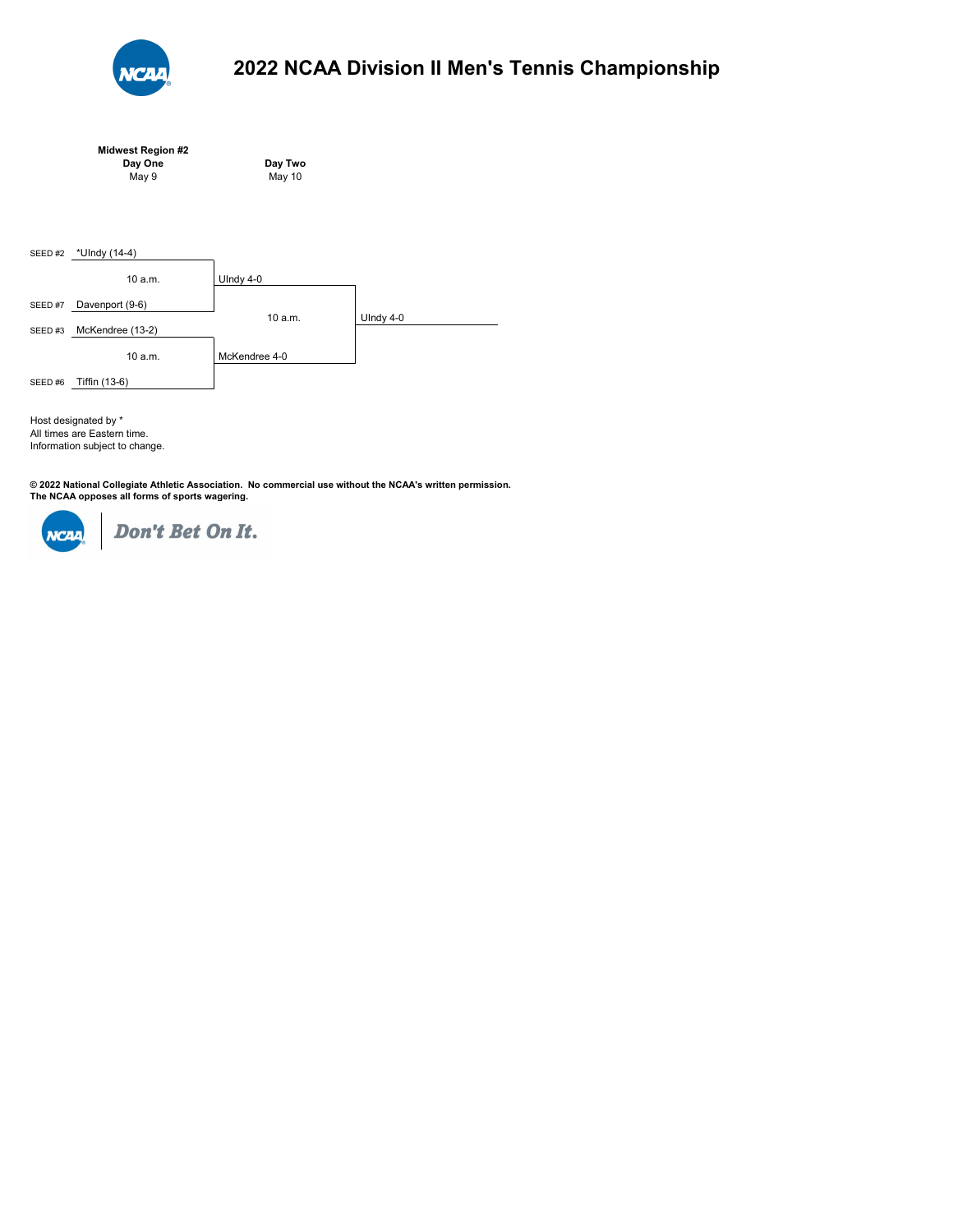

**South Central #1 Day One** May 10

SEED #1 \*UT Tyler (12-5)

11 a.m. **UT Tyler 4-0** SEED #4 **St. Mary's (TX) (12-5)** 

All times are Eastern time. Information subject to change. Host designated by \*

© 2022 National Collegiate Athletic Association. No commercial use without the NCAA's written permission.<br>The NCAA opposes all forms of sports wagering.

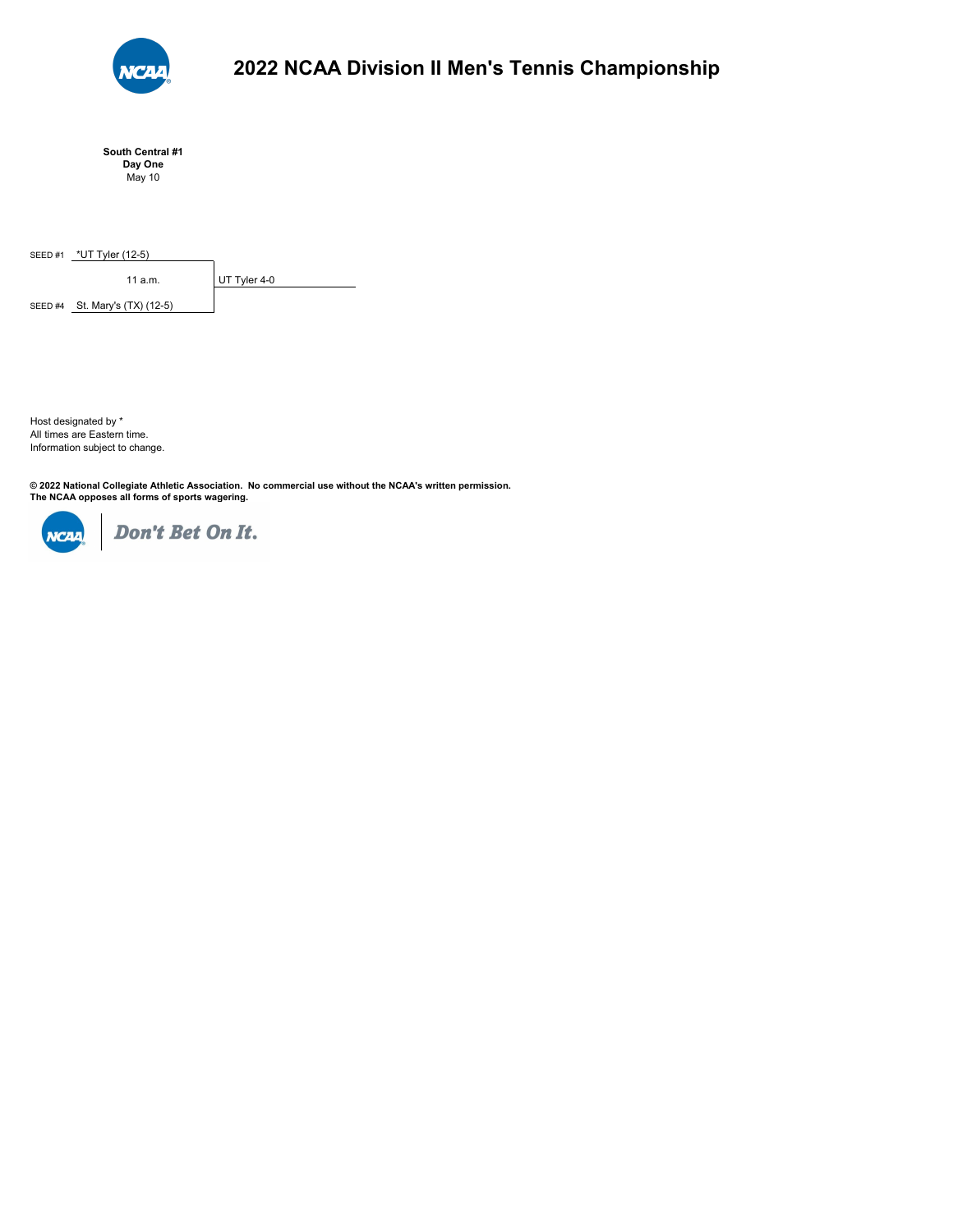

**South Central #2 Day One** May 10

SEED #2 \*Midwestern St. (13-5)

2 p.m. Cameron 4-2

SEED #3 Cameron (11-5)

All times are Eastern time. Information subject to change. Host designated by \*

© 2022 National Collegiate Athletic Association. No commercial use without the NCAA's written permission.<br>The NCAA opposes all forms of sports wagering.

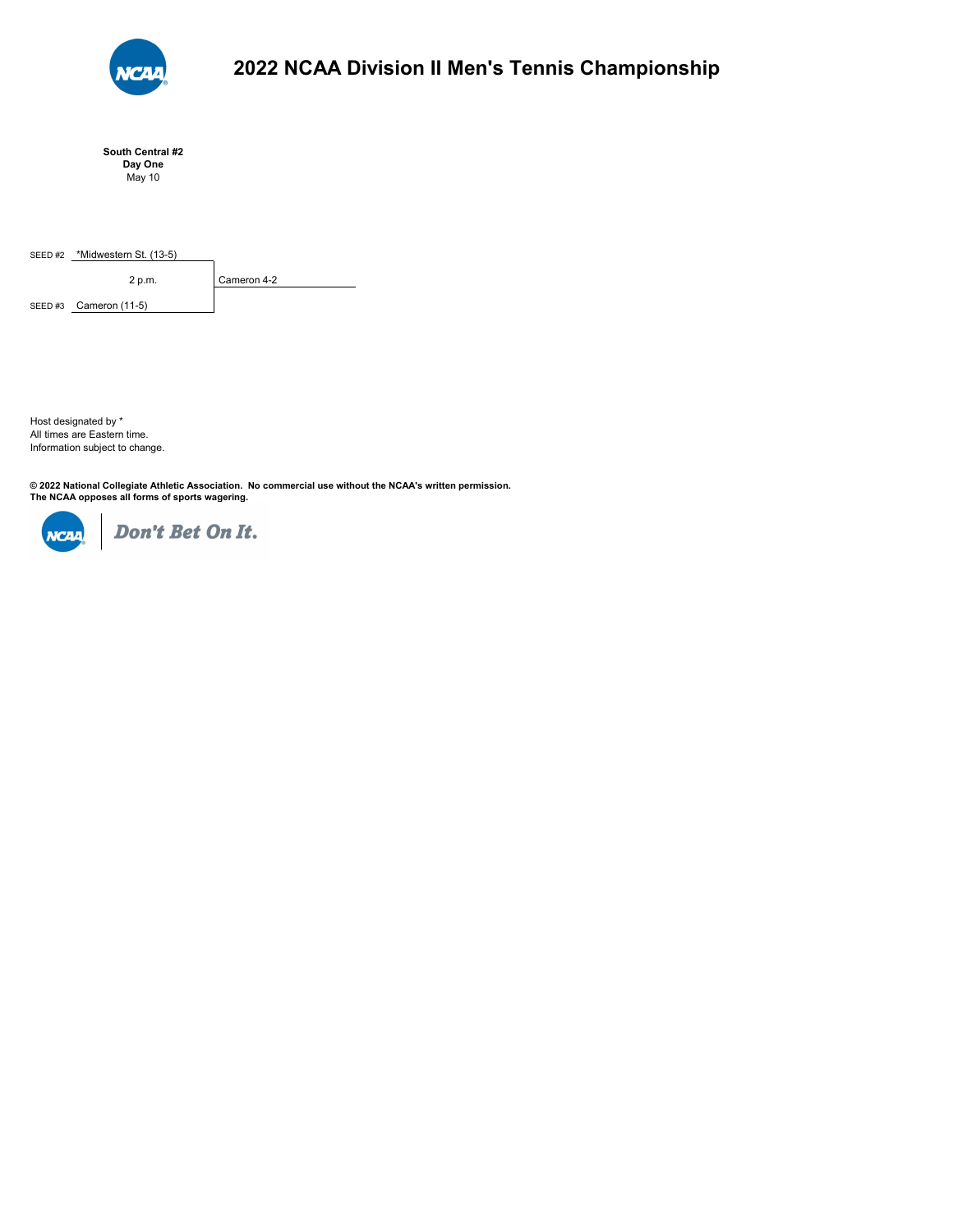

**South Region #1 Day One Day Two**

 $M$ ay 10



All times are Eastern time. Information subject to change. Host designated by \*

**© 2022 National Collegiate Athletic Association. No commercial use without the NCAA's written permission. The NCAA opposes all forms of sports wagering.** 

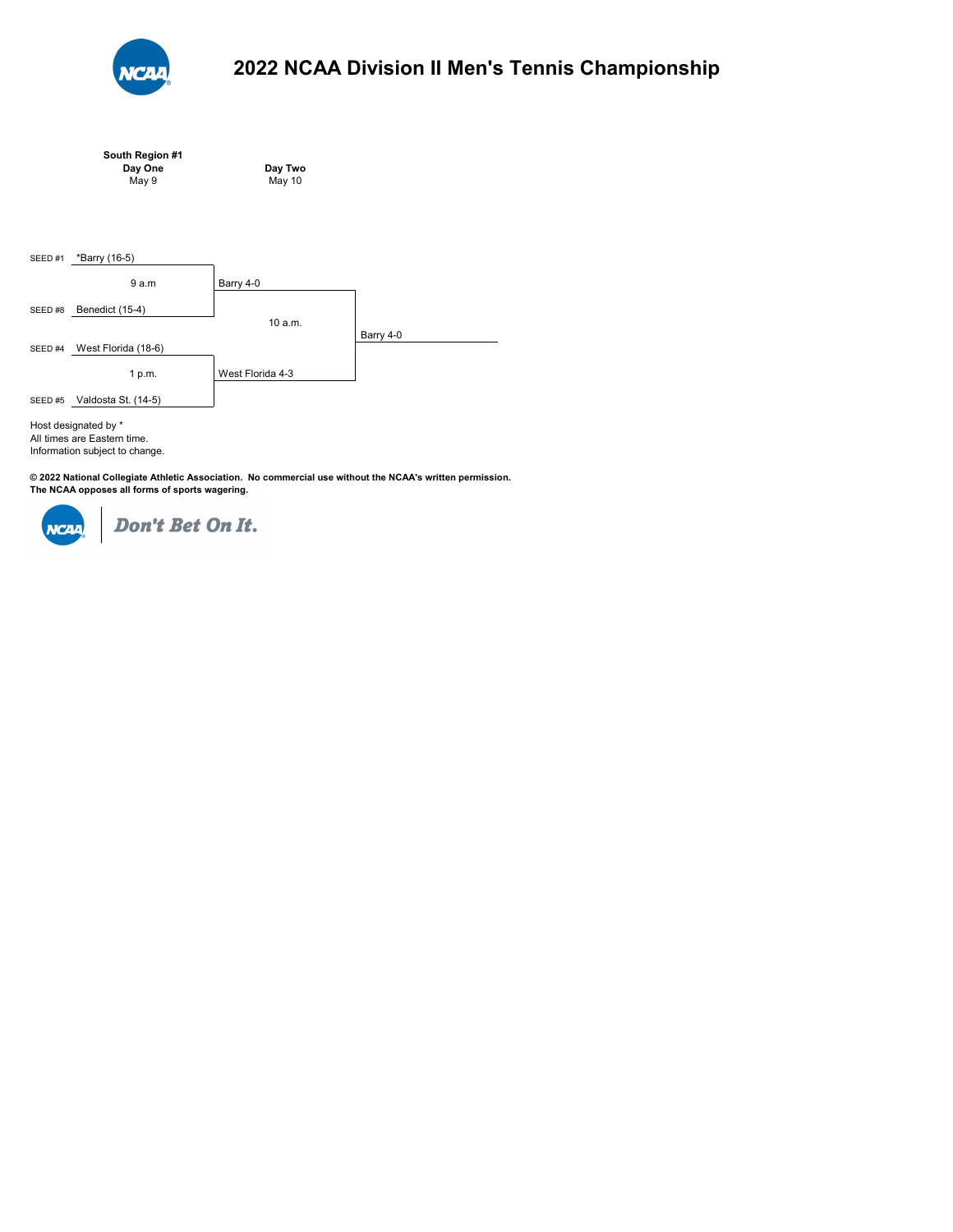

**South Region #2 Day One Day Two** May 9 May 10

| SEED#2 | *Embry-Riddle (FL) (12-4) |                       |                       |
|--------|---------------------------|-----------------------|-----------------------|
|        | 10a.m                     | Embry-Riddle (FL) 4-0 |                       |
| SEED#7 | Fla. Southern (9-8)       |                       |                       |
| SEED#3 | Saint Leo (18-5)          | 10a.m.                | Embry-Riddle (FL) 4-0 |
|        | 2 p.m                     | Lynn $4-3$            |                       |
| SEED#6 | Lynn (9-4)                |                       |                       |

All times are Eastern time. Information subject to change. Host designated by \*

© 2022 National Collegiate Athletic Association. No commercial use without the NCAA's written permission.<br>The NCAA opposes all forms of sports wagering.

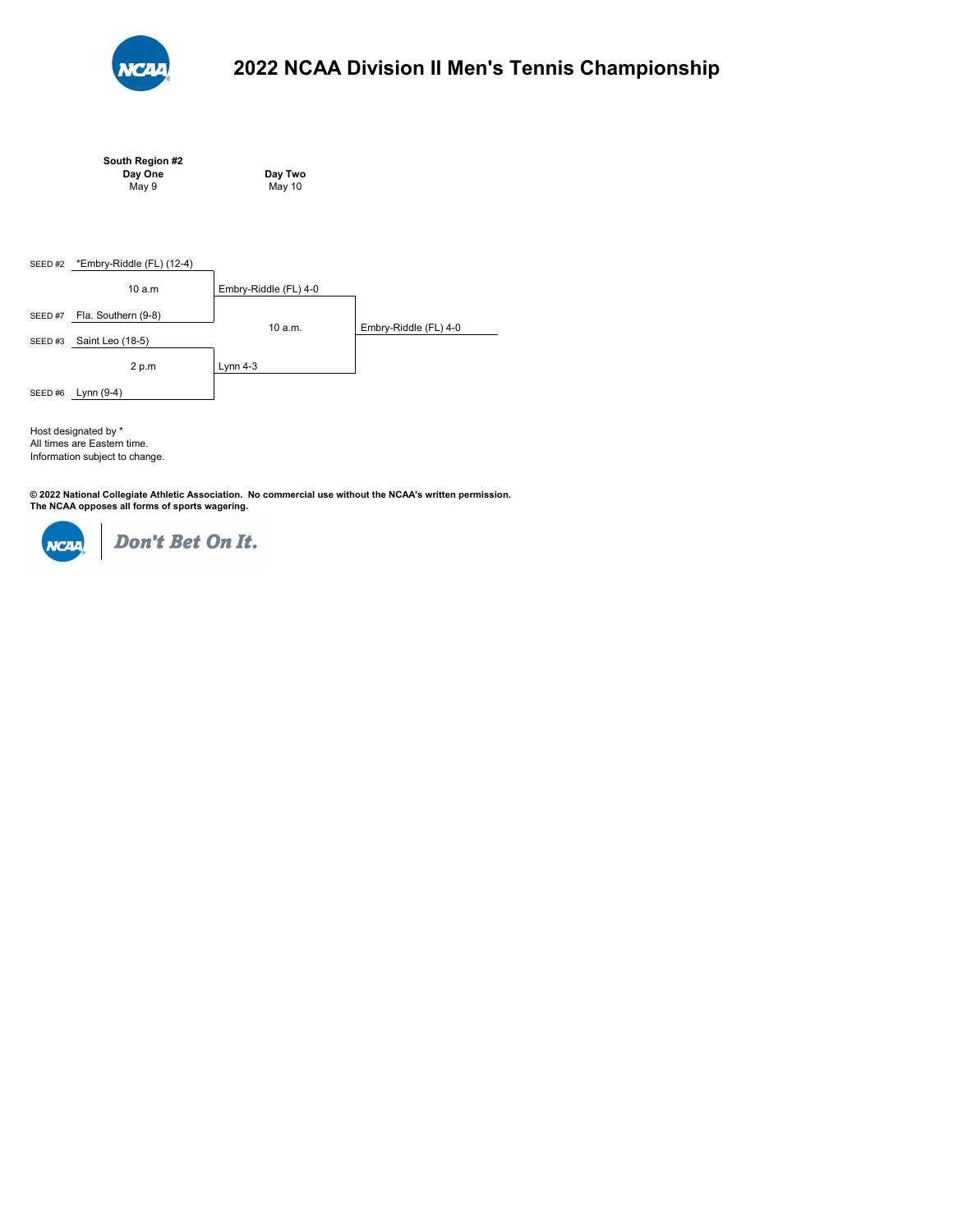

| Day Two |
|---------|
| May 10  |
|         |
|         |
|         |
|         |



Host designated by \*<br>All times are Eastern time.

Information subject to change.

© 2022 National Collegiate Athletic Association. No commercial use without the NCAA's written permission.<br>The NCAA opposes all forms of sports wagering.

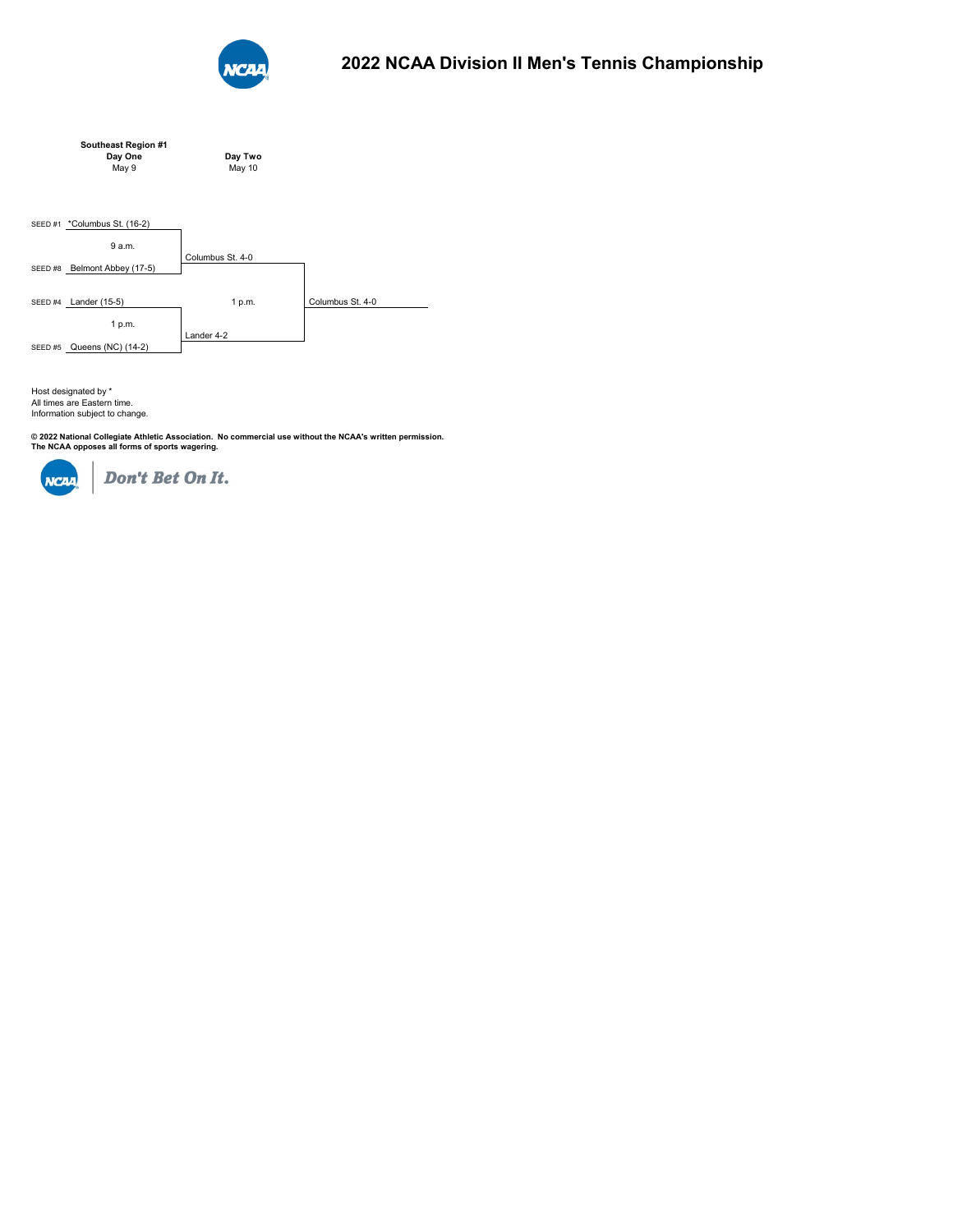

**Southeast Region #2 Day One Day Two**<br> **Day 9** May 10

May 10



All times are Eastern time. Information subject to change. Host designated by \*

© 2022 National Collegiate Athletic Association. No commercial use without the NCAA's written permission.<br>The NCAA opposes all forms of sports wagering.

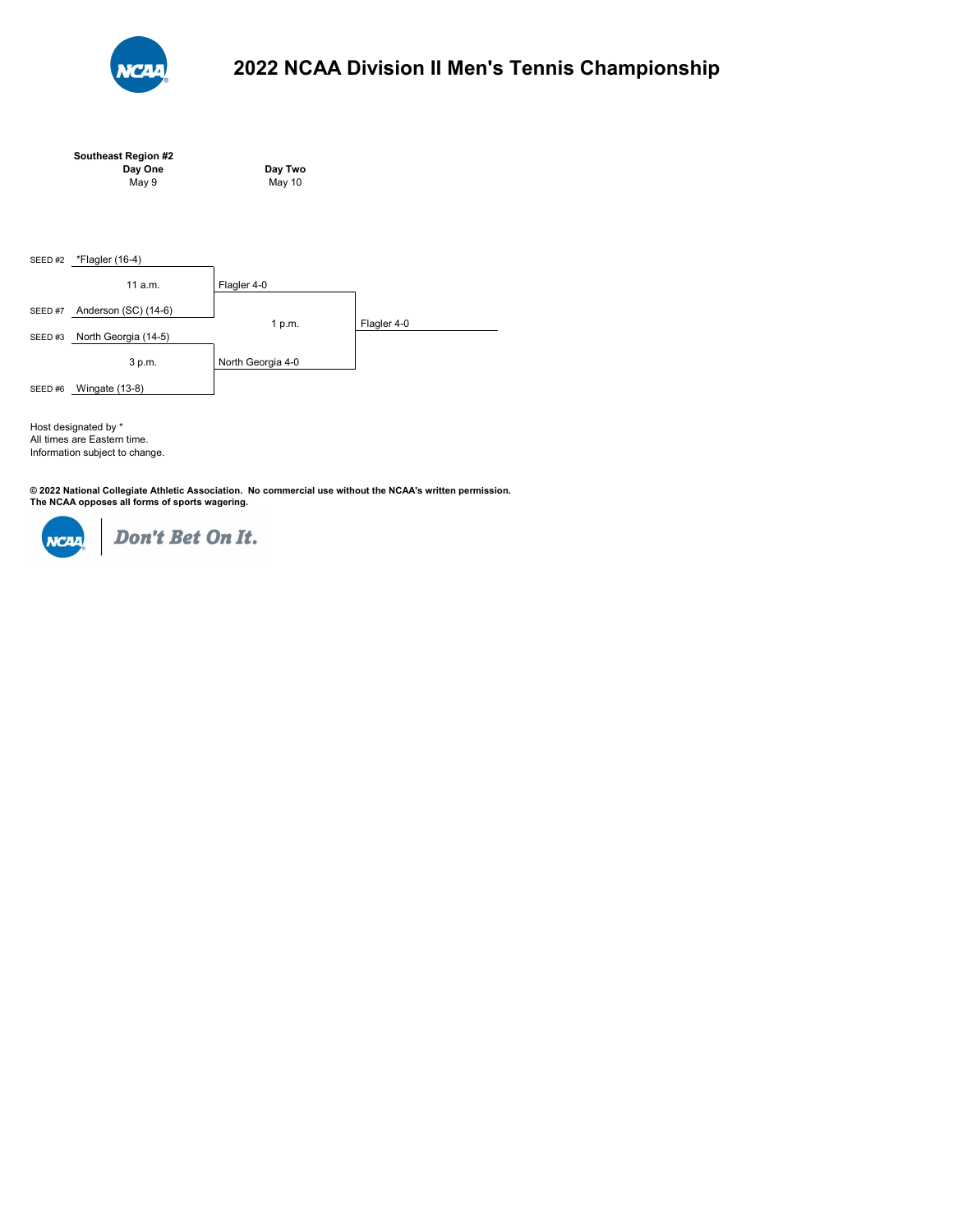

**Day One West Region #1**

May 9

SEED # 1 \*Hawaii Pacific (16-2)

9 p.m. Hawaii Pacific 4-1

SEED #4 Hawaii Hilo (9-9)

All times are Eastern time. Information subject to change. Host designated by \*

**© 2022 National Collegiate Athletic Association. No commercial use without the NCAA's written permission. The NCAA opposes all forms of sports wagering.**